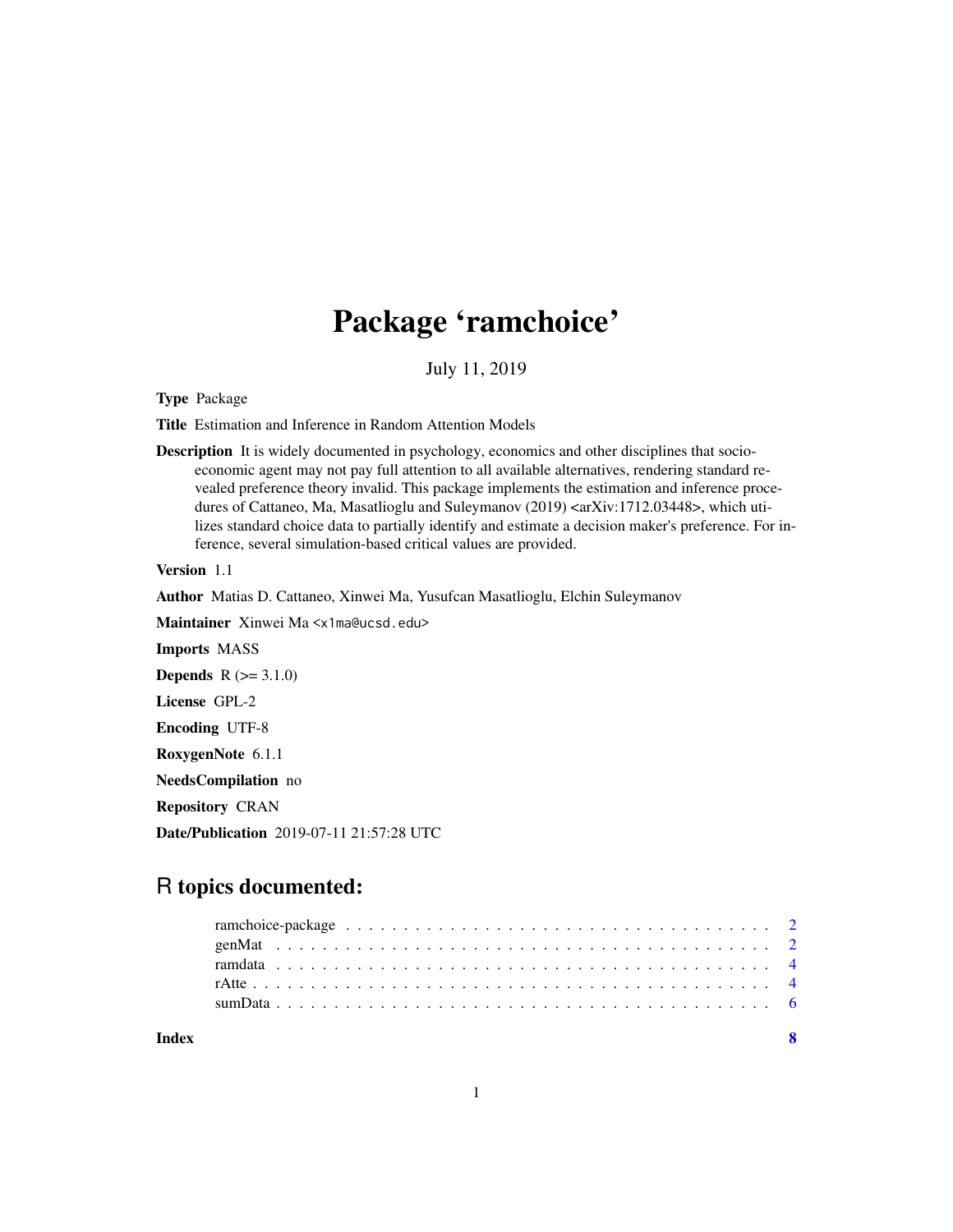<span id="page-1-0"></span>

#### Description

Information about socio-economic agent's preference (consumer, firm, organization, voter, etc.) is important not only for understanding the decision making process, but also for conducting welfare analysis and providing robust policy recommendations. However, it is widely documented in psychology, economics and other disciplines that decision makers may not pay full attention to all available alternatives, rendering standard revealed preference theory invalid.

This package implements the estimation and inference procedure documented in [Cattaneo, Ma,](http://arxiv.org/abs/1712.03448) [Masatlioglu and Suleymanov \(2019\),](http://arxiv.org/abs/1712.03448) which utilizes standard choice data to partially identify decision maker's preference. For statistical inference, several simulation-based critical values are provided.

The following functions are provided: [rAtte](#page-3-1) (the main function), [sumData](#page-5-1), [genMat](#page-1-1). A simulated dataset [ramdata](#page-3-2) is also included for illustration purpose.

#### Author(s)

Matias D. Cattaneo, Princeton University. <cattaneo@princeton.edu>.

Xinwei Ma (maintainer), University of California San Diego. <x1ma@ucsd.edu>

Yusufcan Masatlioglu, University of Maryland. < yusufcan@umd.edu>

Elchin Suleymanov, Purdue University. <esuleyma@purdue.edu>

#### References

M. D. Cattaneo, X. Ma, Y. Masatlioglu and E. Suleymanov (2019). [A Random Attention Model.](http://arxiv.org/abs/1712.03448) *Journal of Political Economy*, forthcoming.

<span id="page-1-1"></span>genMat *ramchoice Package: Generate Constraint Matrices*

#### **Description**

genMat generates constraint matrices which correspond to (i) the monotonic attention assumption, (ii) attentive at binaries restriction, and (iii) preferences specified as the null hypotheses.

This function is embedded in [rAtte](#page-3-1).

#### Usage

```
genMat(sumMenu, sumMsize, pref_list = NULL, limDataCorr = TRUE,
  attBinary = 1)
```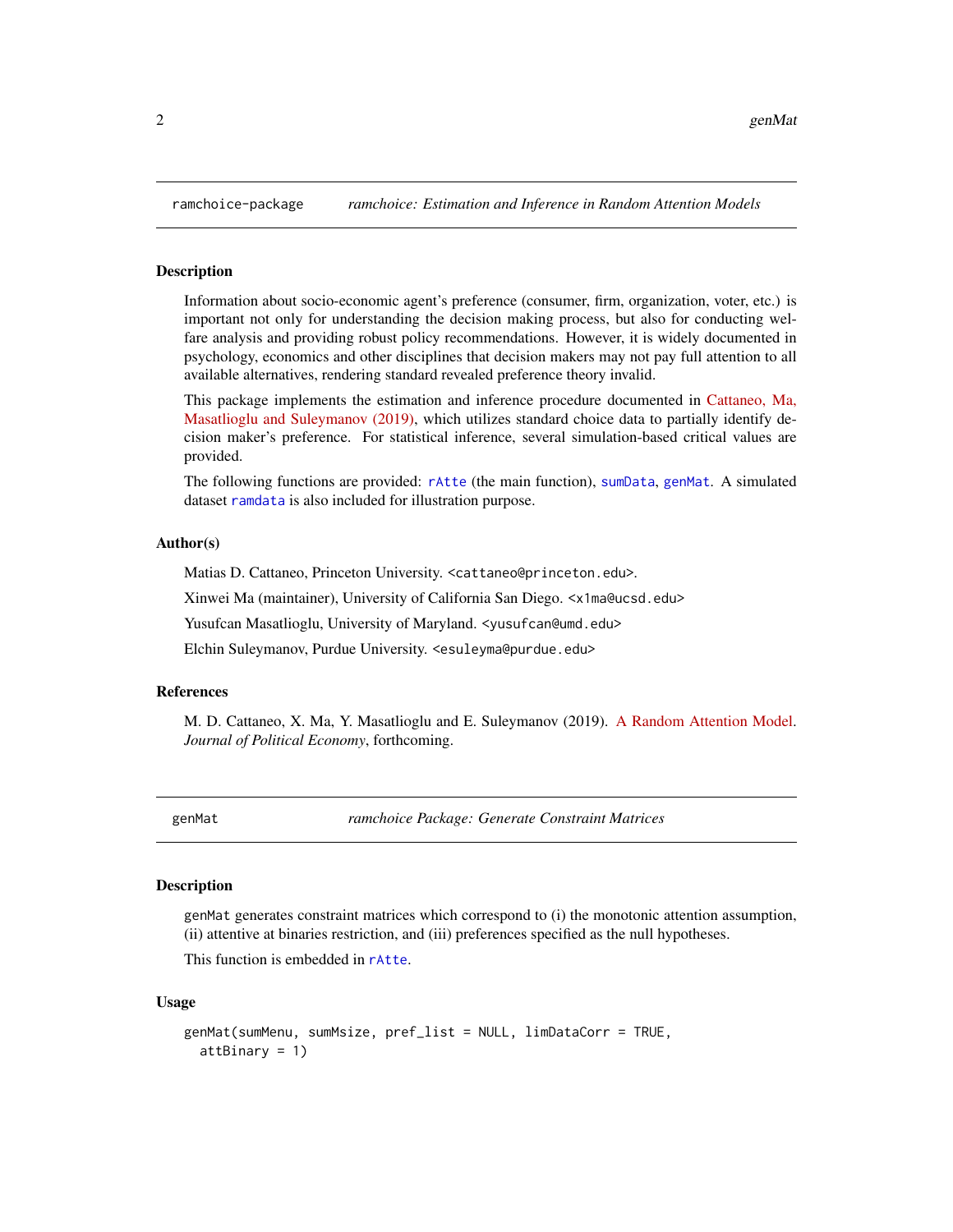#### genMat  $\frac{3}{3}$

#### Arguments

| sumMenu     | Numeric matrix, summary of choice problems, returned by sumData.                                                                                                                                |
|-------------|-------------------------------------------------------------------------------------------------------------------------------------------------------------------------------------------------|
| sumMsize    | Numeric matrix, summary of choice problem sizes, returned by sumData.                                                                                                                           |
| pref_list   | Numeric matrix, each row corresponds to one preference. For example, $c(2, 3, 1)$<br>means 2 is preferred to 3 and to 1. When set to NULL, the default, $c(1, 2, 3, \ldots)$ ,<br>will be used. |
| limDataCorr | Boolean, whether assumes limited data (default is TRUE). When set to FALSE,<br>will assume all choice problems are observed.                                                                    |
| attBinary   | Numeric, between $1/2$ and 1 (default is 1), whether additional restrictions (on<br>the attention rule) should be imposed for binary choice problems (i.e., attentive<br>at binaries).          |

#### Value

|        | Matrices of constraints, stacked vertically.                                                                 |
|--------|--------------------------------------------------------------------------------------------------------------|
| ConstN | The number of constraints for each preference, used to extract from R individual<br>matrices of constraints. |

#### Author(s)

Matias D. Cattaneo, Princeton University. <cattaneo@princeton.edu>. Xinwei Ma (maintainer), University of California San Diego. <x1ma@ucsd.edu> Yusufcan Masatlioglu, University of Maryland. < yusufcan@umd.edu> Elchin Suleymanov, Purdue University. <esuleyma@purdue.edu>

#### References

M. D. Cattaneo, X. Ma, Y. Masatlioglu and E. Suleymanov (2019). [A Random Attention Model.](http://arxiv.org/abs/1712.03448) *Journal of Political Economy*, forthcoming.

#### Examples

```
# Load data
data(ramdata)
# Generate summary statistics
summaryStats <- sumData(ramdata$menu, ramdata$choice)
# Generate constraint matrices
constraints <- genMat(summaryStats$sumMenu, summaryStats$sumMsize)
constraints$ConstN
constraints$R[1:10, 1:10]
```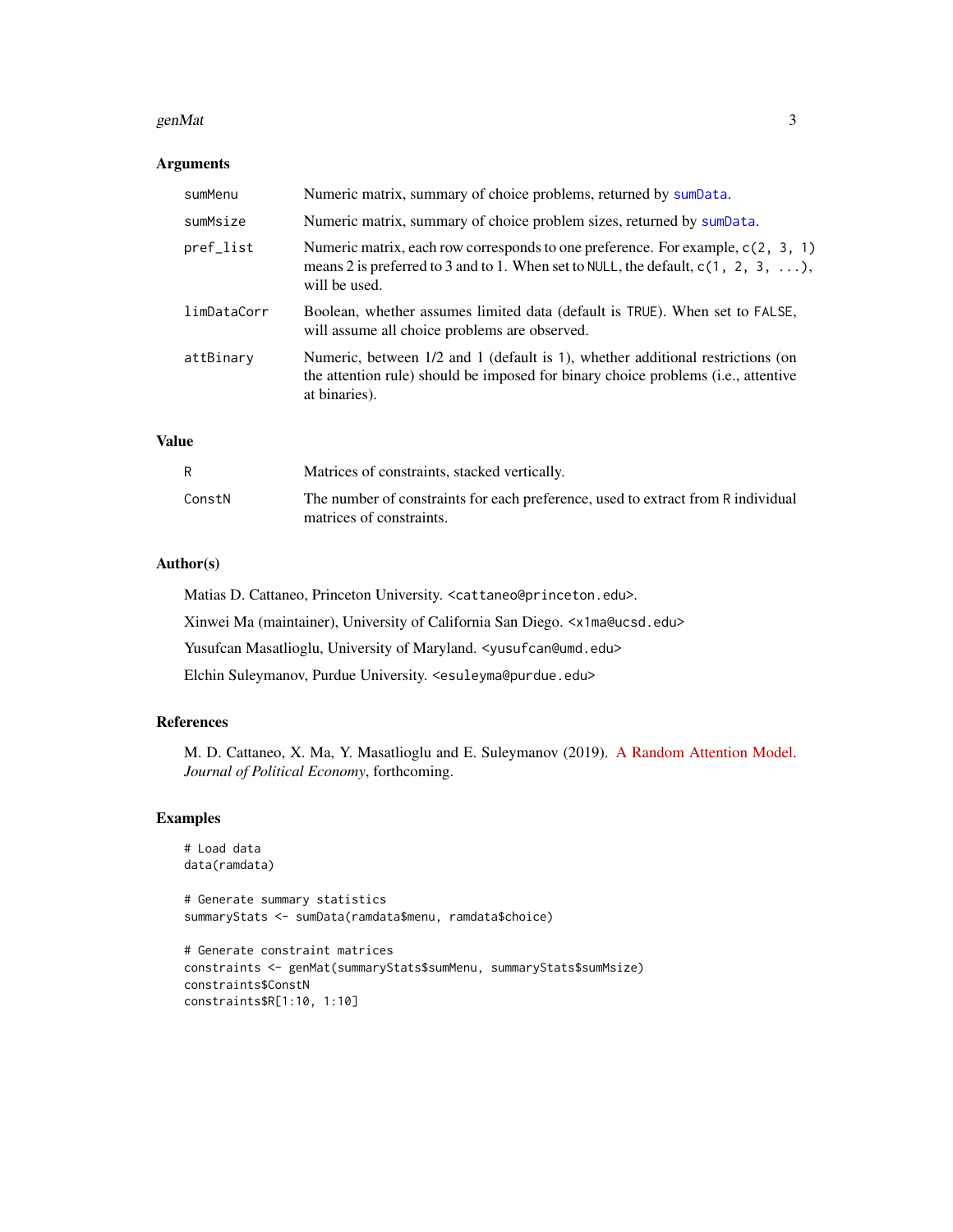#### <span id="page-3-2"></span><span id="page-3-0"></span>**Description**

The file contains a standard choice data of 9,000 observations. There are five alternatives in the grand set.

See [rAtte](#page-3-1) for estimation and inference using the data. [sumData](#page-5-1) is a low-level function that computes summary statistics, and [genMat](#page-1-1) generates constraint matrices subject to given preferences.

#### Format

menu Numeric matrix of 0s and 1s, choice problems (1 indicates an alternative in the choice problem and 0 otherwise).

choice Numeric matrix of 0s and 1s, choices (1 indicates an alternative being chosen).

<span id="page-3-1"></span>rAtte *rAtte: Estimation and Inference in Random Attention Models*

#### Description

Given a random sample of choice problems and choices, rAtte returns test statistics, critical values and p-values against a collection of preferences. Five methods for choosing critical values are available: (i) GMS: generalized moment selection (plug-in (estimated) moment conditions with shrinkage); (ii) PI: critical values based on plug-in estimated moment conditions (this is not uniformly valid); (iii) LF: critical values based on the least favorable model (plug-in 0 for the moment conditions); (iv) 2MS: two-step moment selection; and (v) 2UB: refined moment selection (plug-in upper bound of moment inequalities).

[sumData](#page-5-1) is a low-level function that generates summary statistics, and [genMat](#page-1-1) can be used to construct the constraint matrices. The simulated dataset [ramdata](#page-3-2) is also provided for illustration.

#### Usage

```
rAtte(menu, choice, pref_list = NULL, method = "GMS",
  nCritsimu = 2000, BARatio2MS = 0.1, BARatio2UB = 0.1,
 MNRatioGMS = NULL, limDataCorr = TRUE, attBinary = 1)
```
#### Arguments

| menu      | Numeric matrix of 0s and 1s, the collection of choice problems.                                                                                                                                 |
|-----------|-------------------------------------------------------------------------------------------------------------------------------------------------------------------------------------------------|
| choice    | Numeric matrix of 0s and 1s, the collection of choices.                                                                                                                                         |
| pref_list | Numeric matrix, each row corresponds to one preference. For example, $c(2, 3, 1)$<br>means 2 is preferred to 3 and to 1. When set to NULL, the default, $c(1, 2, 3, \ldots)$ ,<br>will be used. |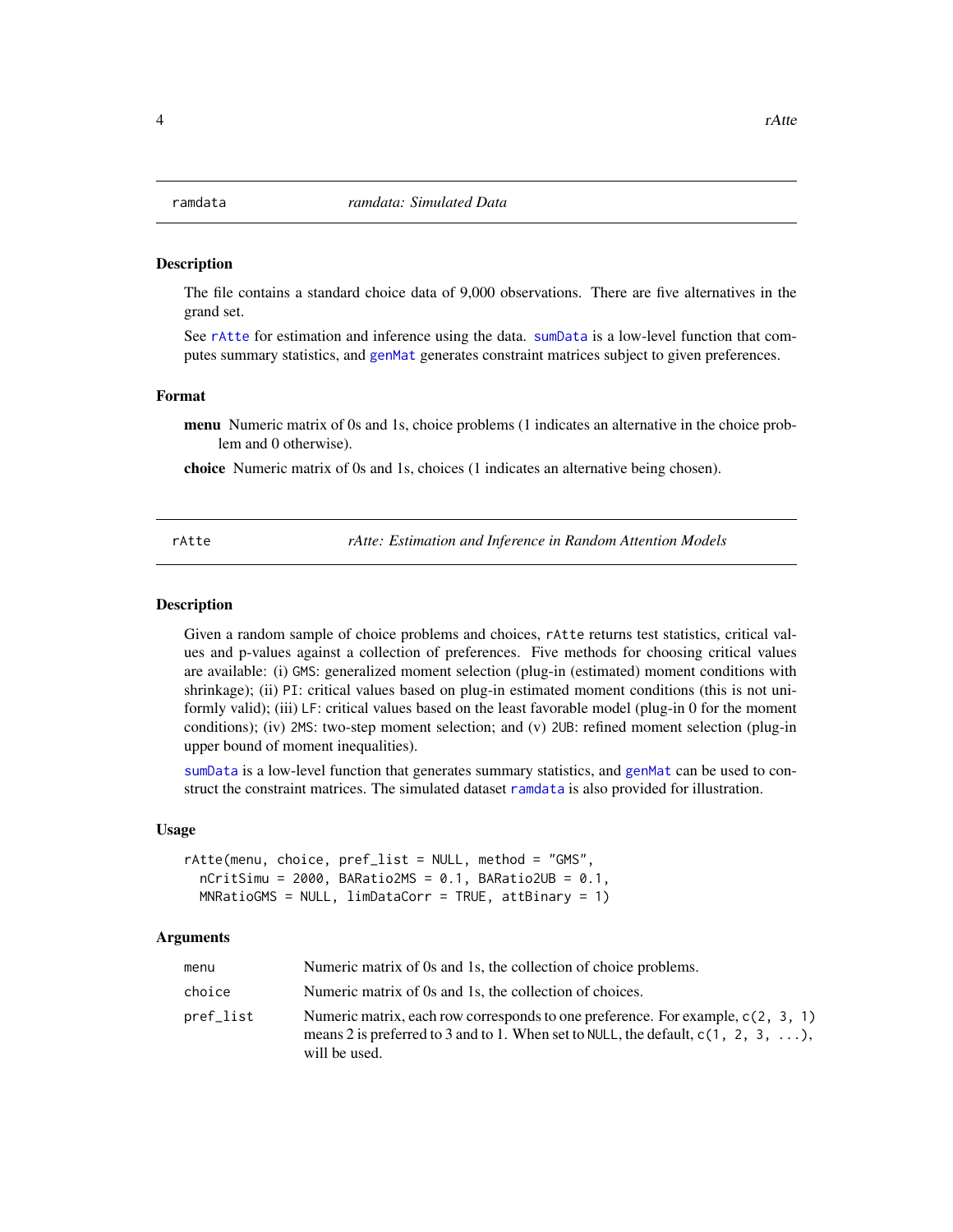#### <span id="page-4-0"></span>rAtte 5

| method      | String, the method for constructing critical values. Default is GMS (generalized<br>moment selection). Other available options are LF (least favorable model), PI<br>(plug-in method), 2MS (two-step moment selection), 2UB (two-step moment up-<br>per bound), or ALL (report all critical values). |
|-------------|------------------------------------------------------------------------------------------------------------------------------------------------------------------------------------------------------------------------------------------------------------------------------------------------------|
| nCritSimu   | Integer, number of simulations used to construct the critical value. Default is<br>2000.                                                                                                                                                                                                             |
| BARatio2MS  | Numeric, beta-to-alpha ratio for two-step moment selection method. Default is<br>0.1.                                                                                                                                                                                                                |
| BARatio2UB  | Numeric, beta-to-alpha ratio for two-step moment upper bound method. Default<br>is $0.1$ .                                                                                                                                                                                                           |
| MNRatioGMS  | Numeric, shrinkage parameter. Default is sqrt(1/log(N)), where N is the sam-<br>ple size.                                                                                                                                                                                                            |
| limDataCorr | Boolean, whether assumes limited data (default is TRUE). When set to FALSE, it<br>will be assumed that all choice problems are observed.                                                                                                                                                             |
| attBinary   | Numeric, between 1/2 and 1 (default is 1), whether additional restriction on the<br>attention rule should be imposed for binary choice problems (i.e., attentive at<br>binaries).                                                                                                                    |
|             |                                                                                                                                                                                                                                                                                                      |

#### Value

| sumStats    | Summary statistics, generated by sumData.     |
|-------------|-----------------------------------------------|
| constraints | Matrices of constraints, generated by genMat. |
| Tstat       | Test statistic.                               |
| critVal     | Critical values.                              |
| pVal        | P-values (only available for GMS, LF and PI). |
| method      | Method for constructing critical value.       |

#### Author(s)

Matias D. Cattaneo, Princeton University. <cattaneo@princeton.edu>. Xinwei Ma (maintainer), University of California San Diego. <x1ma@ucsd.edu> Yusufcan Masatlioglu, University of Maryland. < yusufcan@umd.edu> Elchin Suleymanov, Purdue University. <esuleyma@purdue.edu>

#### References

M. D. Cattaneo, X. Ma, Y. Masatlioglu and E. Suleymanov (2019). [A Random Attention Model.](http://arxiv.org/abs/1712.03448) *Journal of Political Economy*, forthcoming.

#### Examples

```
# Load data
data(ramdata)
# Set seed, to replicate simulated critical values
```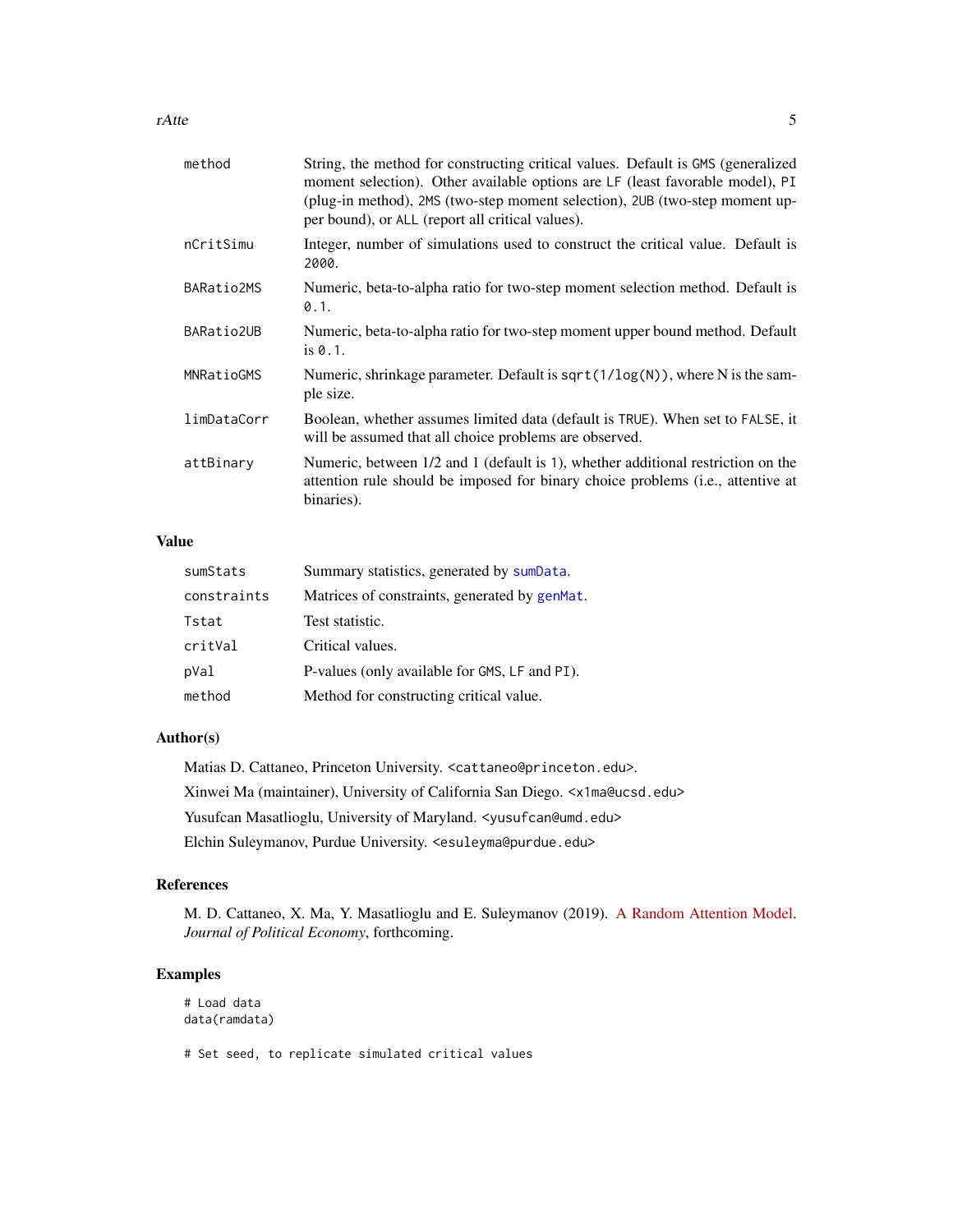```
set.seed(42)
# Inference based on the standard random attention model
result <- rAtte(menu = ramdata$menu, choice = ramdata$choice, method = "GMS",
 pref_list=matrix(c(1, 2, 3, 4, 5,
                     2, 1, 3, 4, 5,
                     2, 3, 4, 5, 1,
                     5, 4, 3, 2, 1), ncol=5, byrow=TRUE))
summary(result)
# Inference employing additional restrictions for binary choice problems
result2 <- rAtte(menu = ramdata$menu, choice = ramdata$choice, method = "GMS", attBinary = 2/3,
 pref_list=matrix(c(1, 2, 3, 4, 5,
                     2, 1, 3, 4, 5,
                     2, 3, 4, 5, 1,
                     5, 4, 3, 2, 1), ncol=5, byrow=TRUE))
summary(result2)
```
<span id="page-5-1"></span>sumData *ramchoice Package: Generate Summary Statistics*

#### Description

sumData generates summary statistics. Given a collection of choice problems and corresponding choices, sumData calculates the number of occurrences of each choice problem, as well as the estimated choice rule.

This function is embedded in [rAtte](#page-3-1).

#### Usage

sumData(menu, choice)

#### Arguments

| menu   | Numeric matrix of 0s and 1s, the collection of choice problems. |
|--------|-----------------------------------------------------------------|
| choice | Numeric matrix of 0s and 1s, the collection of choices.         |

#### Value

| sumMenu    | Summary of choice problems, with repetitions collapsed.                                         |
|------------|-------------------------------------------------------------------------------------------------|
| sumProb    | Estimated choice rules as sample averages for different choice problems.                        |
| sumN       | Effective sample size for each menu.                                                            |
| sumMsize   | Size of each choice problem.                                                                    |
| sumProbVec | Estimated choice rule as sample averages, collapsed into a column vector.                       |
| Sigma      | Estimated variance-covariance matrix for the choice rule, scaled by relative sam-<br>ple sizes. |

<span id="page-5-0"></span>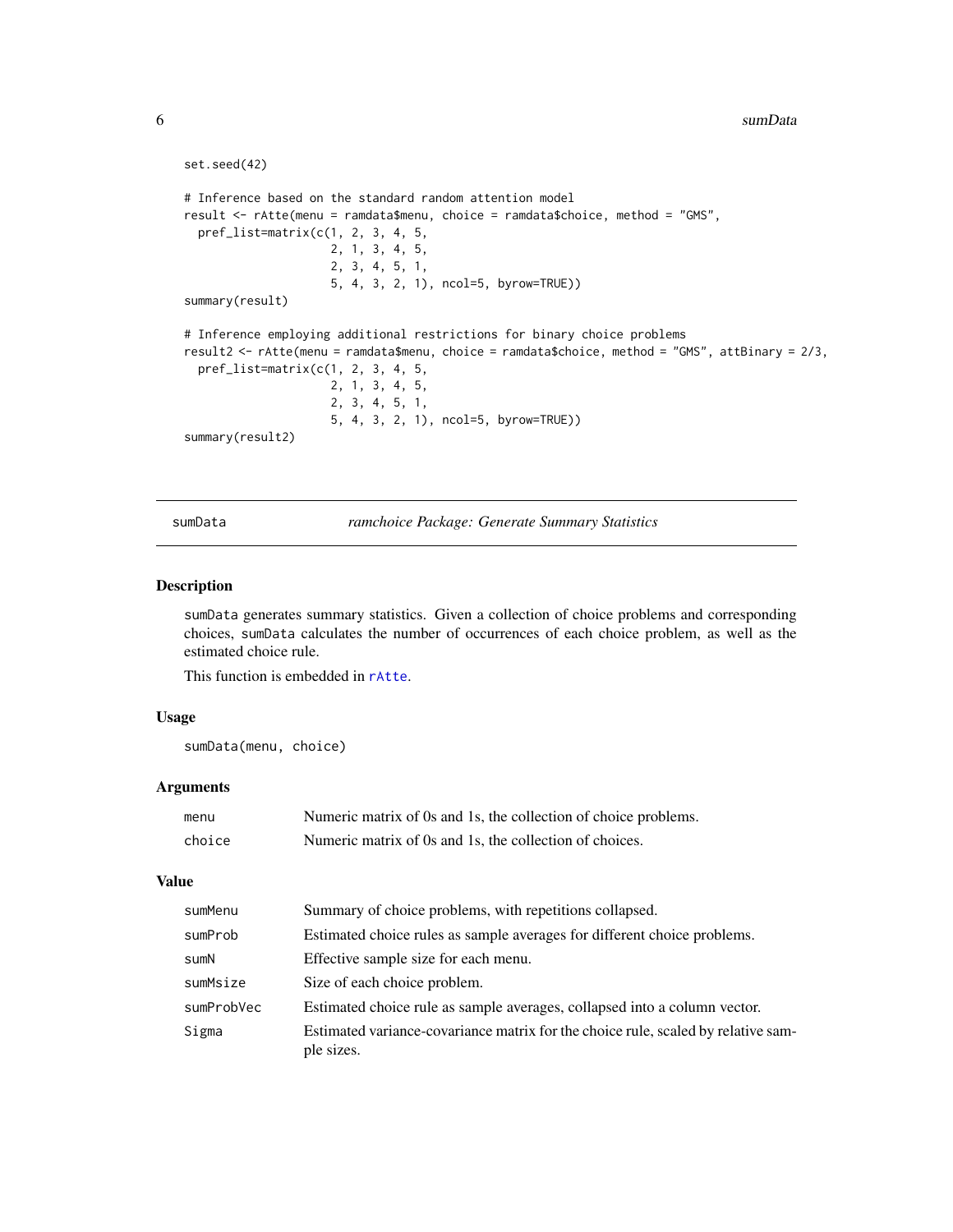#### sumData 7

#### Author(s)

Matias D. Cattaneo, Princeton University. <cattaneo@princeton.edu>. Xinwei Ma (maintainer), University of California San Diego. <x1ma@ucsd.edu> Yusufcan Masatlioglu, University of Maryland. < yusufcan@umd.edu> Elchin Suleymanov, Purdue University. <esuleyma@purdue.edu>

#### References

M. D. Cattaneo, X. Ma, Y. Masatlioglu and E. Suleymanov (2019). [A Random Attention Model.](http://arxiv.org/abs/1712.03448) *Journal of Political Economy*, forthcoming.

#### Examples

```
# Load data
data(ramdata)
```

```
# Generate summary statistics
summaryStats <- sumData(ramdata$menu, ramdata$choice)
nrow(summaryStats$sumMenu)
min(summaryStats$sumN)
```

```
summaryStats$sumMenu[1, ]
summaryStats$sumProb[1, ]
summaryStats$sumN[1]
```